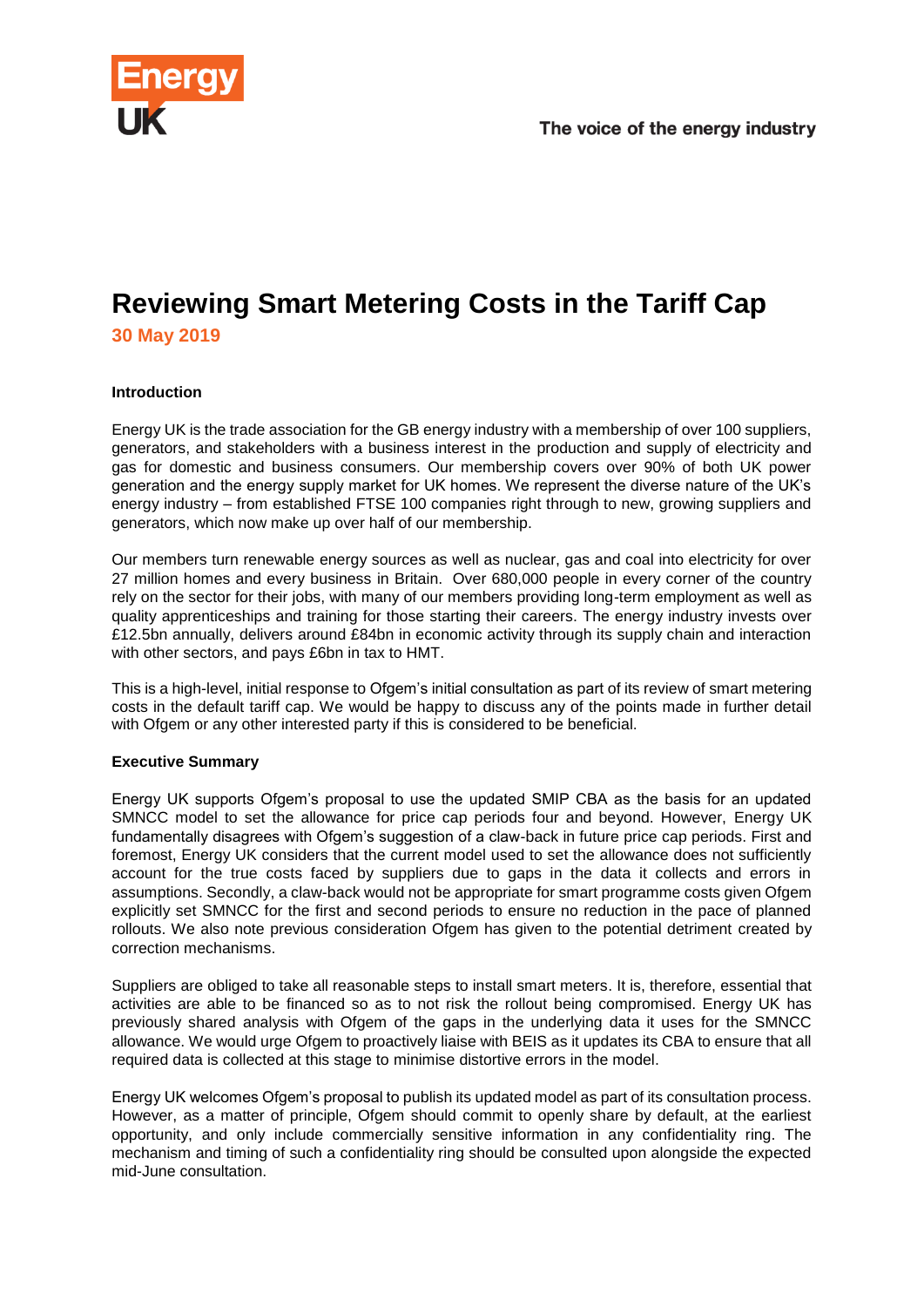#### **Consultation Response**

*Question 2.1: Do you agree with how we propose to consider an appropriate allowance for smart metering costs? Please explain your views.*

Energy UK agrees with Ofgem's proposal for considering an appropriate allowance for smart metering costs under the default tariff cap, to the extent that average efficient costs are more appropriate than lowest quartile.

*Question 3.1: Do you agree with how we propose to review efficient smart metering costs? Please explain your views.*

Energy UK agrees with Ofgem's proposal to review efficient smart metering costs. However, given that Ofgem is relying on BEIS' updated SMIP CBA as a starting point, then Ofgem must proactively ensure that this starting point is as robust as possible. In particular, Ofgem should be working collaboratively with BEIS at this early stage to ensure that the data being collected, which will inform both the CBA and Ofgem's model itself, is sufficient.

Energy UK has previously shared analysis with Ofgem highlighting a number of gaps in data collected through Annual Supplier Returns (ASRs), which we believe must be remedied to ensure that embedded assumptions within the model that have not been validated against recent data are appropriately sense checked. Separately, Energy UK is urging BEIS to take action to request the highlighted information from suppliers at the earliest opportunity so that the updated CBA is robust and realistic. Given the relevance of the BEIS model to Ofgem's own modelling of non-pass-through SMNCC, Ofgem should recognise and act upon the critical importance of assembling the right evidence base during the CBA process.

As a result of these gaps in data and its assumptions, and delays to the rollout largely outside of suppliers' control, it is highly likely that Ofgem's current model does not fully account for the true costs suppliers are facing. We have reattached with this response the data gap analysis previously shared with Ofgem and reiterate the need for its updated model to fully account for all of the costs being borne by suppliers through the smart meter rollout.

We welcome that Ofgem is starting to consider the extent to which the data collected by BEIS will be appropriate for the purposes of its updated model, and willingness to collect additional data if necessary. However, Energy UK is concerned that the timelines may see Ofgem unable to collect all required additional data following the completion of the updated CBA. We would, therefore, urge Ofgem to liaise with BEIS to collect the necessary data in a consistent and timely manner to ensure that any assumptions within the updated SMIP CBA and SMNCC model are based upon consistent and comprehensive evidence.

We note that there may be a risk to Ofgem's indicative timeline set out in the consultation if there is any delay in BEIS completing its updated CBA. We would welcome clarity from Ofgem as to any contingency plans if that particular possibility was to occur.

Energy UK welcomes Ofgem's recognition of the need to provide access to the non-pass-through SMNCC model for stakeholders to review the modelling approach. However, we believe that in order to maximise the benefit of the consultation and stakeholder scrutiny, Ofgem should include access to the model within the first substantive consultation on cap periods four and beyond (late August/early September 2019), along with the proposed modelling assumptions. In this context, the consultation should be more focused on what Ofgem is proposing to do with the updated CBA, rather than what has been received from BEIS. In addition, it is unlikely that BEIS will consult on any aspects of its updated CBA and so it will not itself benefit from stakeholder scrutiny. Ofgem should also commit itself to transparency by only including genuinely confidential individual supplier data within the confidentiality ring and, as a principle, otherwise be open with its modelling approach where it is appropriate. The confidentiality ring process that is then used must be an improved experience to that which stakeholders gained through the previous data room.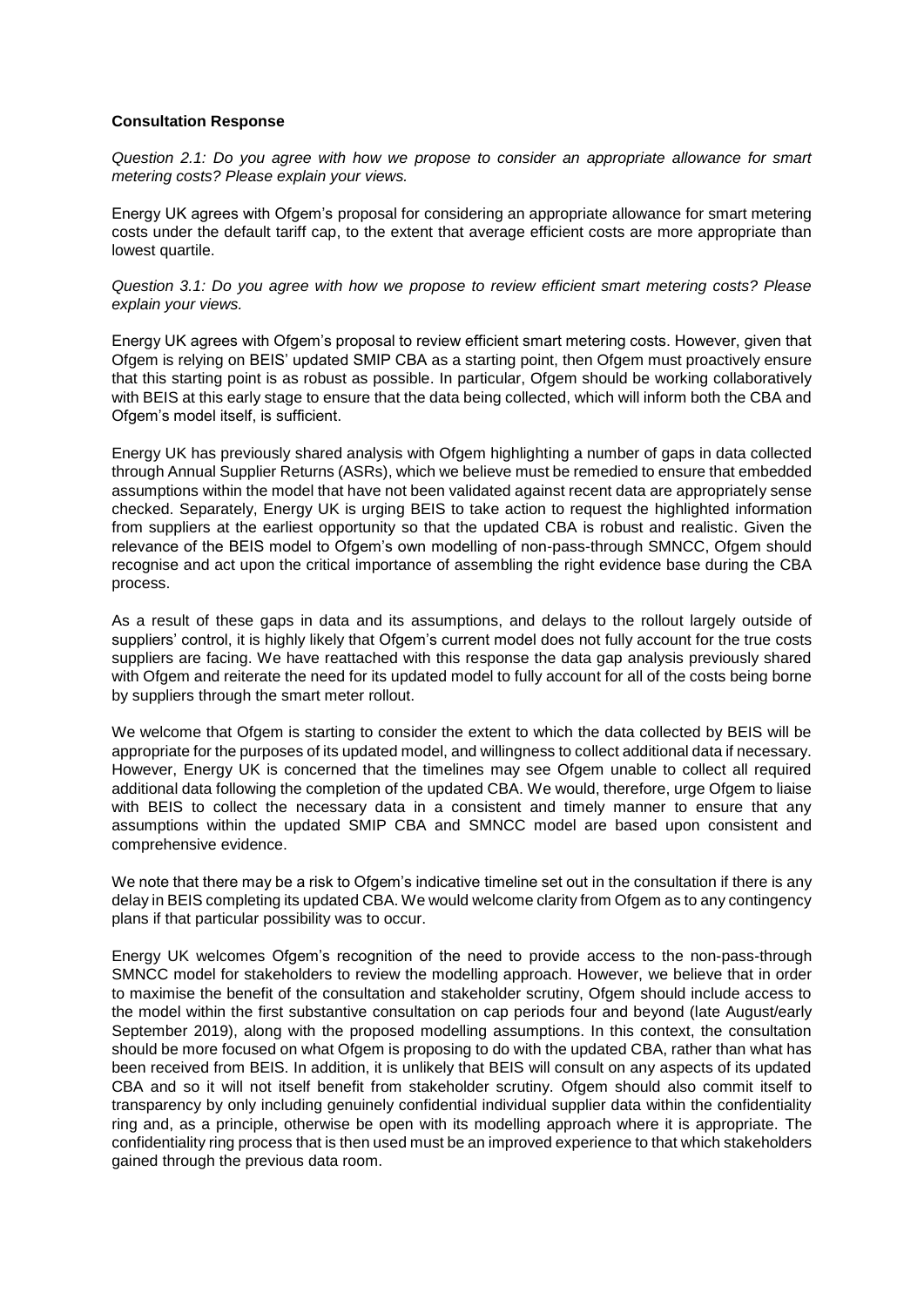*Question 4.1: Do you agree with how we propose to set the allowance for the third cap period? Please explain your views, and any alternative proposals if applicable.*

Energy UK agrees with Ofgem's proposal of a two-stage process for setting the allowance, and in particular with its proposal for setting the allowance for the third cap period.

However, Energy UK believes that it is vital that the allowance for the third cap period should be unqualified, and that Ofgem removes its suggestion of potential claw-back for periods one to three. See our response to question 4.2 for further details.

#### *Question 4.2: Do you agree with how we propose to set the allowance for the fourth cap periods and beyond? Please explain your views, and any alternative proposals if applicable*

Energy UK agrees with Ofgem's proposal to set the allowances for the fourth cap period and beyond based upon the updated non-pass-through SMNCC model.

However, Energy UK fundamentally disagrees with Ofgem's indication of introducing a retrospective claw-back when setting non-pass-through SMNCC allowances for cap periods four and beyond. We do not believe that any such correction is justified on costs grounds, given that Ofgem's current model does not fully account for the true costs of the rollout.

In its November 2018 decision (Appendix  $3$ ,)<sup>1</sup> Ofgem noted that a negative adjustment could lead to a cap being set beneath an efficient level of costs, distorting customers' incentives to engage in the market, suppliers' incentives to offer competitive tariffs, and the incentives of new suppliers considering entering the market

Whether or not retrospective corrections might be justified in other circumstances, we note that Ofgem explicitly set SMNCC for the first and second periods to ensure no reduction in the pace of planned rollouts (Appendix 7, paragraph 3.177).<sup>2</sup> Where allowances have already been invested or committed for early cap periods, they will not also be available to sustain investment in later periods, so any clawback is highly likely to have negative impacts on subsequent rollout. As Ofgem has previously noted, the Act requires it to consider the rollout of smart meters as part of its assessment of the conditions for effective competition, so it is appropriate for Ofgem to consider the potential impact of the SMNCC on the efficient and timely rollout of smart meters.

Given Ofgem's previous reasoning outlined above, Energy UK believes that any claw-back in future cap periods would be detrimental upon the success of the continuing smart meter rollout, undermining the effectiveness of any post-2020 obligation and inhibiting the ability of suppliers to invest by introducing unforecastable regulatory risk. Fundamentally, Ofgem should ensure that future allowances for the fourth period and beyond are not set below efficiently incurred cost, and that modelled estimates of efficient cost are fully informed by all necessary data.

**If you would like to discuss the above or any other related matters, please contact me directly on 020 7747 2931 or at [steve.kirkwood@energy-uk.org.uk.](mailto:steve.kirkwood@energy-uk.org.uk)** 

-

<sup>1</sup> [https://www.ofgem.gov.uk/system/files/docs/2018/11/appendix\\_3\\_-\\_updating\\_the\\_cap\\_methodology.pdf](https://www.ofgem.gov.uk/system/files/docs/2018/11/appendix_3_-_updating_the_cap_methodology.pdf)

<sup>2</sup> [https://www.ofgem.gov.uk/system/files/docs/2018/11/appendix\\_7\\_-\\_smart\\_metering\\_costs.pdf](https://www.ofgem.gov.uk/system/files/docs/2018/11/appendix_7_-_smart_metering_costs.pdf)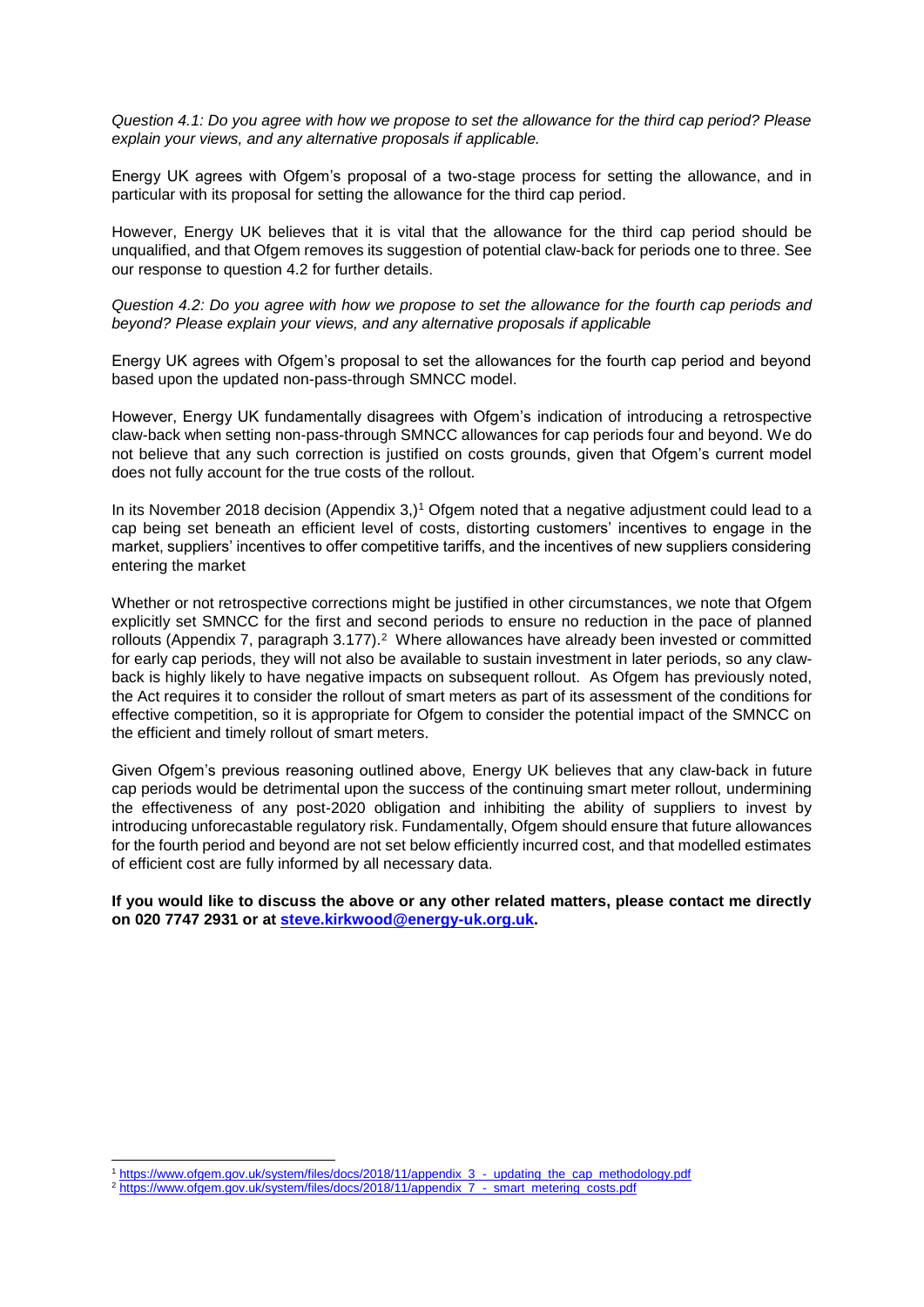| <b>Area of cost</b><br>or benefit                                                                                                                                                                                                                                                                                                                                                                                                                                                                                                                                                                    | Information available in the<br><b>BEIS annual return</b>                                                                                                                                          | Additional data that should be collected                                                                                                                                                                                                                                                | <b>Why</b>                                                                                                                                                                                                                                                                                                             |
|------------------------------------------------------------------------------------------------------------------------------------------------------------------------------------------------------------------------------------------------------------------------------------------------------------------------------------------------------------------------------------------------------------------------------------------------------------------------------------------------------------------------------------------------------------------------------------------------------|----------------------------------------------------------------------------------------------------------------------------------------------------------------------------------------------------|-----------------------------------------------------------------------------------------------------------------------------------------------------------------------------------------------------------------------------------------------------------------------------------------|------------------------------------------------------------------------------------------------------------------------------------------------------------------------------------------------------------------------------------------------------------------------------------------------------------------------|
| Meter rental                                                                                                                                                                                                                                                                                                                                                                                                                                                                                                                                                                                         | There is information in the BEIS<br>annual return that is related to<br>meter rental charges. However,<br>this must be combined with an<br>assumed meter life to determine a<br>calculated rental. | • The assumptions could be improved without<br>adjusting the methodology by collecting<br>• Average asset life for used to determine<br>meter rentals for a SMETS1 electricity smart<br>meter<br>Average asset life for used to determine<br>meter rentals for a SMETS1 gas smart meter | The BEIS annual return collects information on the<br>upfront costs of a number of smart meter items that are<br>charged to suppliers as part of their meter rentals.<br>However, to turn this into an annual cost it is necessary<br>to make an assumption about how long the cost of the<br>meter is recovered over. |
|                                                                                                                                                                                                                                                                                                                                                                                                                                                                                                                                                                                                      | Item 3.12(a) Cost of a SMETS1<br>smart meter (the unit price of the<br>gas and electricity smart meter<br>asset).                                                                                  | To check that the methodology is giving<br>reasonable results the following should also be<br>collected although it will be more difficult to use<br>these directly in the modelling given the                                                                                          | BEIS and Ofgem currently assume SMETS1 meters<br>have a 15-year lifetime. This assumption needs<br>confirming as a shorter or longer lifetime would imply a<br>higher or lower rental charge respectively.                                                                                                             |
|                                                                                                                                                                                                                                                                                                                                                                                                                                                                                                                                                                                                      | 3.12(b) Cost of a SMETS2 smart<br>meter (the unit price of the gas<br>and electricity smart meter asset).                                                                                          | methodology.<br>$\mathcal{L}_{\mathcal{A}}$<br>Average smart electricity meter rental<br>Average smart gas meter rental                                                                                                                                                                 |                                                                                                                                                                                                                                                                                                                        |
| 3.12(c) Cost of a SMETS1<br>Average traditional electricity credit meter<br>$\mathcal{L}_{\rm{max}}$<br>communications hub (if not<br>rental<br>included in the above figures).<br>Average traditional gas credit meter rental<br>$\mathcal{L}_{\mathcal{A}}$<br>Average traditional electricity PP meter rental<br>3.12(e) Cost of a traditional meter<br>Average traditional gas PP meter rental<br>(the unit price of the gas and<br>electricity traditional meter asset)<br>3.13(a) Cost of a domestic<br>installation visit (the average cost<br>of an installation visit) - Single and<br>Dual |                                                                                                                                                                                                    |                                                                                                                                                                                                                                                                                         |                                                                                                                                                                                                                                                                                                                        |
|                                                                                                                                                                                                                                                                                                                                                                                                                                                                                                                                                                                                      |                                                                                                                                                                                                    |                                                                                                                                                                                                                                                                                         |                                                                                                                                                                                                                                                                                                                        |
|                                                                                                                                                                                                                                                                                                                                                                                                                                                                                                                                                                                                      | 3.13(c) Number of smart meter<br>installations                                                                                                                                                     |                                                                                                                                                                                                                                                                                         |                                                                                                                                                                                                                                                                                                                        |
|                                                                                                                                                                                                                                                                                                                                                                                                                                                                                                                                                                                                      | 3.13(d) Cost of an aborted smart<br>meter installation visit (the<br>average cost).                                                                                                                |                                                                                                                                                                                                                                                                                         |                                                                                                                                                                                                                                                                                                                        |

# **Figure 1 Additional smart meter data to collect to inform BEIS's impact assessment and why**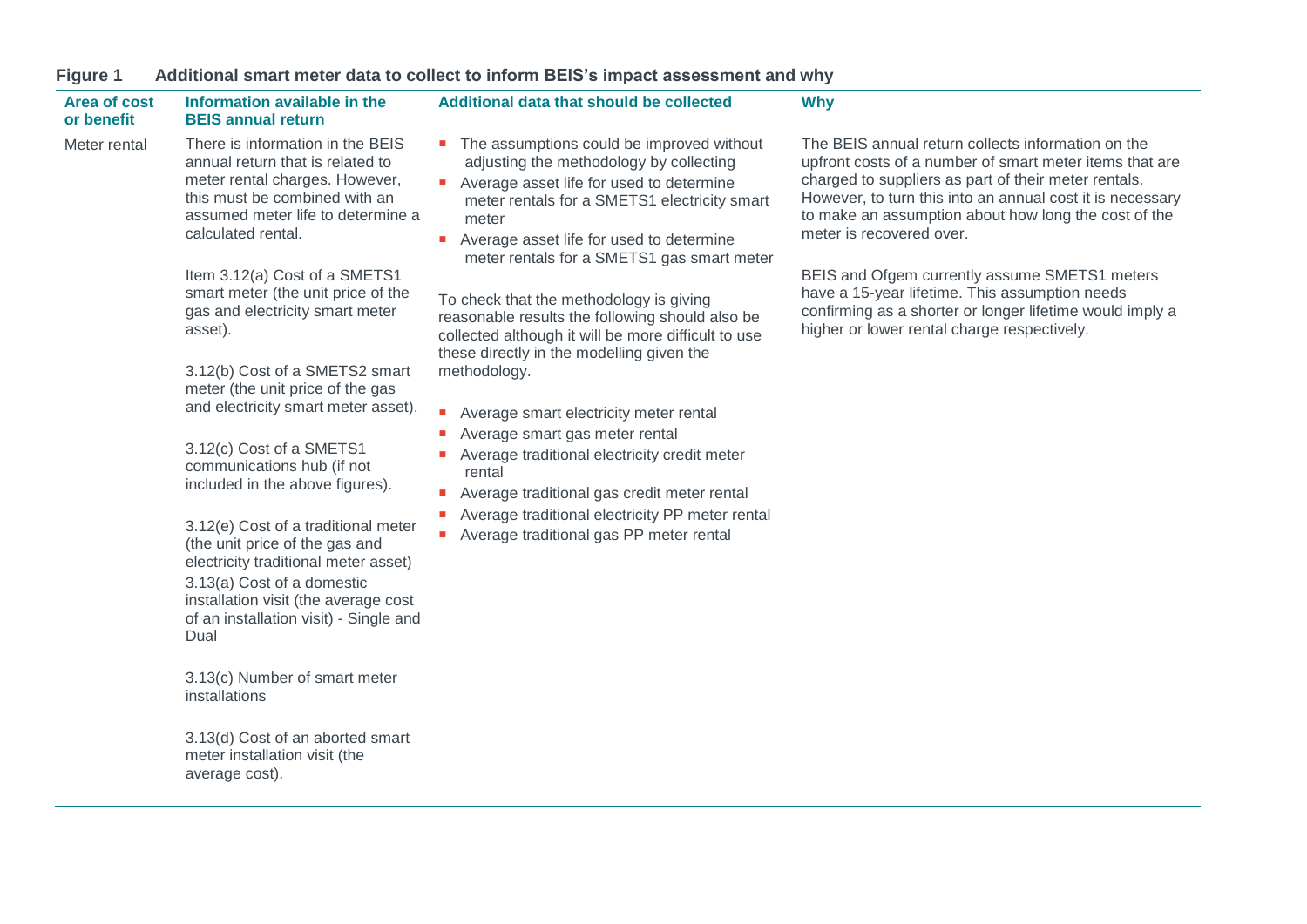| Area of cost<br>or benefit                                             | Information available in the<br><b>BEIS annual return</b>                                                 | Additional data that should be collected                                                                                                                                                                                        | <b>Why</b>                                                                                                                                                                                                                                                                                                  |
|------------------------------------------------------------------------|-----------------------------------------------------------------------------------------------------------|---------------------------------------------------------------------------------------------------------------------------------------------------------------------------------------------------------------------------------|-------------------------------------------------------------------------------------------------------------------------------------------------------------------------------------------------------------------------------------------------------------------------------------------------------------|
|                                                                        | 3.13(e) Cost of a traditional meter<br>installation visit (the average cost<br>of an installation visit). |                                                                                                                                                                                                                                 |                                                                                                                                                                                                                                                                                                             |
|                                                                        | 3.13(f) Number of traditional<br>meter installations                                                      |                                                                                                                                                                                                                                 |                                                                                                                                                                                                                                                                                                             |
| Operations<br>and<br>maintenance<br>costs for<br>metering<br>equipment | There is no information in the<br>BEIS annual return on this cost<br>item                                 | • O&M costs per year per smart electricity<br>meter<br>• O&M costs per year per smart gas meter<br>O&M costs per year per traditional PP<br>electricity meter<br>O&M costs per year per traditional credit<br>electricity meter | Smart meters will incur different O&M costs from<br>traditional meters and may face O&M costs that<br>represent a different proportion of the asset costs<br>compared to traditional meters.<br>BEIS is assuming that annual O&M costs for smart<br>meters are equal to 2.5% of the meter purchase cost but |
|                                                                        |                                                                                                           | O&M costs per year per traditional PP gas<br>meter<br>O&M costs per year per traditional credit gas<br>meter                                                                                                                    | this does not appear to be informed by recent industry<br>data.                                                                                                                                                                                                                                             |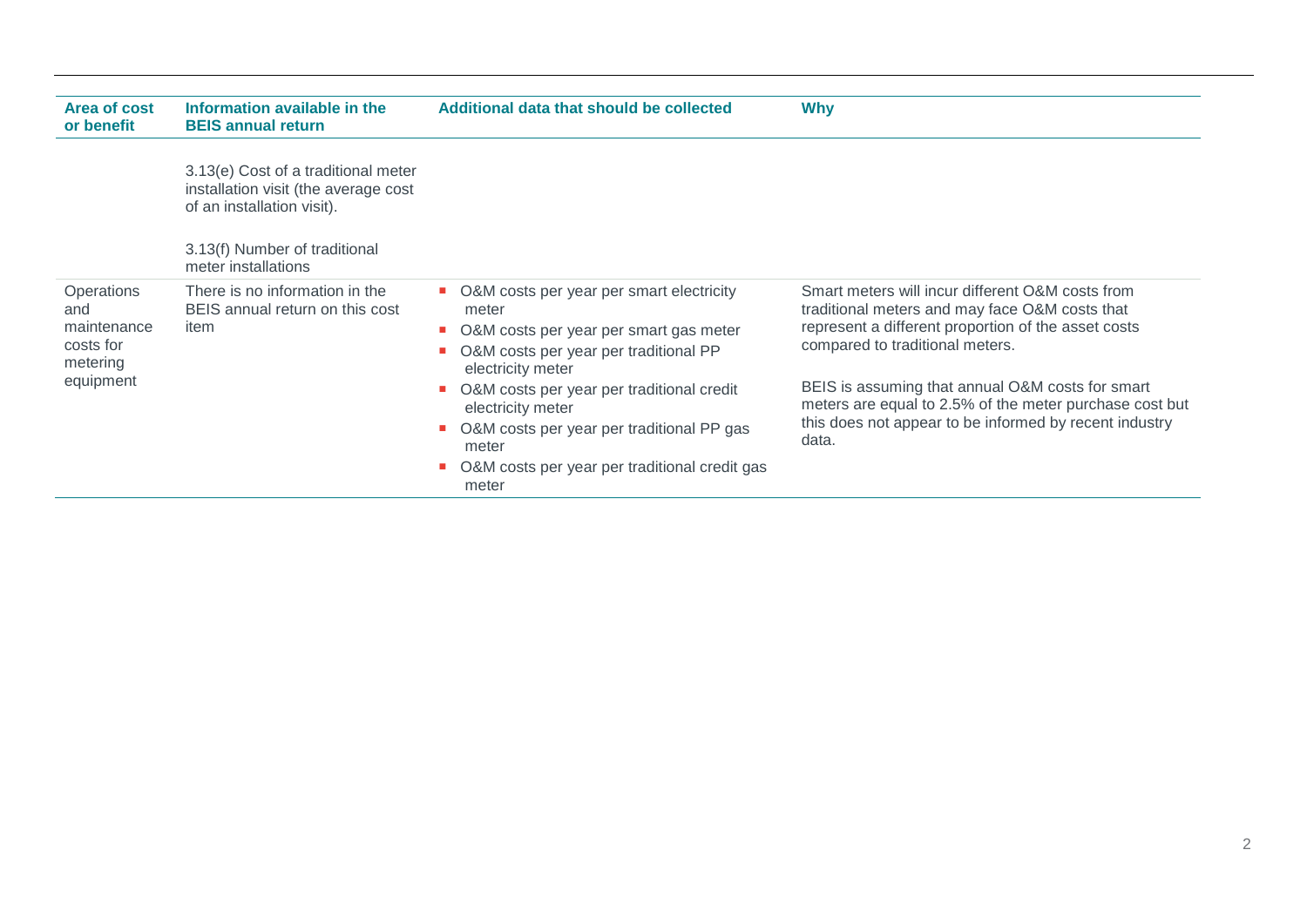| <b>Area of cost</b><br>or benefit                                       | Information available in the<br><b>BEIS annual return</b>                  | Additional data that should be collected                                                                                                                | <b>Why</b>                                                                                                                                                                                                                                                                                                                                                                                                                                                                            |
|-------------------------------------------------------------------------|----------------------------------------------------------------------------|---------------------------------------------------------------------------------------------------------------------------------------------------------|---------------------------------------------------------------------------------------------------------------------------------------------------------------------------------------------------------------------------------------------------------------------------------------------------------------------------------------------------------------------------------------------------------------------------------------------------------------------------------------|
| Supplier IT<br>costs                                                    | There is no information in the<br>BEIS annual return on this cost<br>item  | • The annual additional IT costs of suppliers<br>required to deliver the smart meter<br>programme.                                                      | In order to deliver the smart meter roll out programme<br>and deliver many of the potential benefits of smart<br>meters energy suppliers need invest in their IT systems.                                                                                                                                                                                                                                                                                                             |
|                                                                         |                                                                            |                                                                                                                                                         | The impact assessment makes a number of<br>assumptions about IT costs, but these have not been<br>updated based on recent supplier data.                                                                                                                                                                                                                                                                                                                                              |
|                                                                         |                                                                            |                                                                                                                                                         | In response to the consultation three large suppliers<br>stated that the IT amortisation period used in the model<br>(15 years) was too long. In each case suppliers cited<br>accounting standards, specifically IAS par 38, as the<br>rationale for the reduced amortisation period.                                                                                                                                                                                                 |
|                                                                         |                                                                            |                                                                                                                                                         | Ofgem said that not all suppliers identified the IT<br>amortisation period as a concern and that evidence<br>suggested that the economic life was longer than the<br>accounting life for these assets. Ofgem highlighted that<br>they may review this cost as part of the 2019 smart<br>metering costs review                                                                                                                                                                         |
| Legal and<br>organisational<br>costs                                    | There is no information in the<br>BEIS annual return on this cost<br>item  | Suppliers annual legal and organisational<br>costs of delivering the smart roll out<br>programme.                                                       | The smart meter roll out programme is a significant<br>delivery task for suppliers requiring suppliers to incur<br>material organisational costs to deliver the programme.                                                                                                                                                                                                                                                                                                            |
|                                                                         |                                                                            |                                                                                                                                                         | The impact assessment makes a number of<br>assumptions about organisational costs, but these have<br>not been updated based on recent supplier data.                                                                                                                                                                                                                                                                                                                                  |
| Pavement<br>reading<br>inefficiency for<br>traditional<br>credit meters | Item 3.1 Average cost of cyclic<br>meter reading activity per<br>customer. | • The historic average cost of meter reading for<br>traditional credit meters per year per meter<br>from 2013 (before material smart meter roll<br>out) | As the smart meter roll out progresses the density of<br>remaining traditional credit meters will reduce and<br>therefore the cost of obtaining a read from these will<br>increase. Collecting data and estimating the trend in<br>meter reading costs over time compared to smart meter<br>roll out over time can provide evidence on which to base<br>the assumption about pavement reading inefficiency.<br>Such a comparison would have to strip out the impacts<br>of inflation. |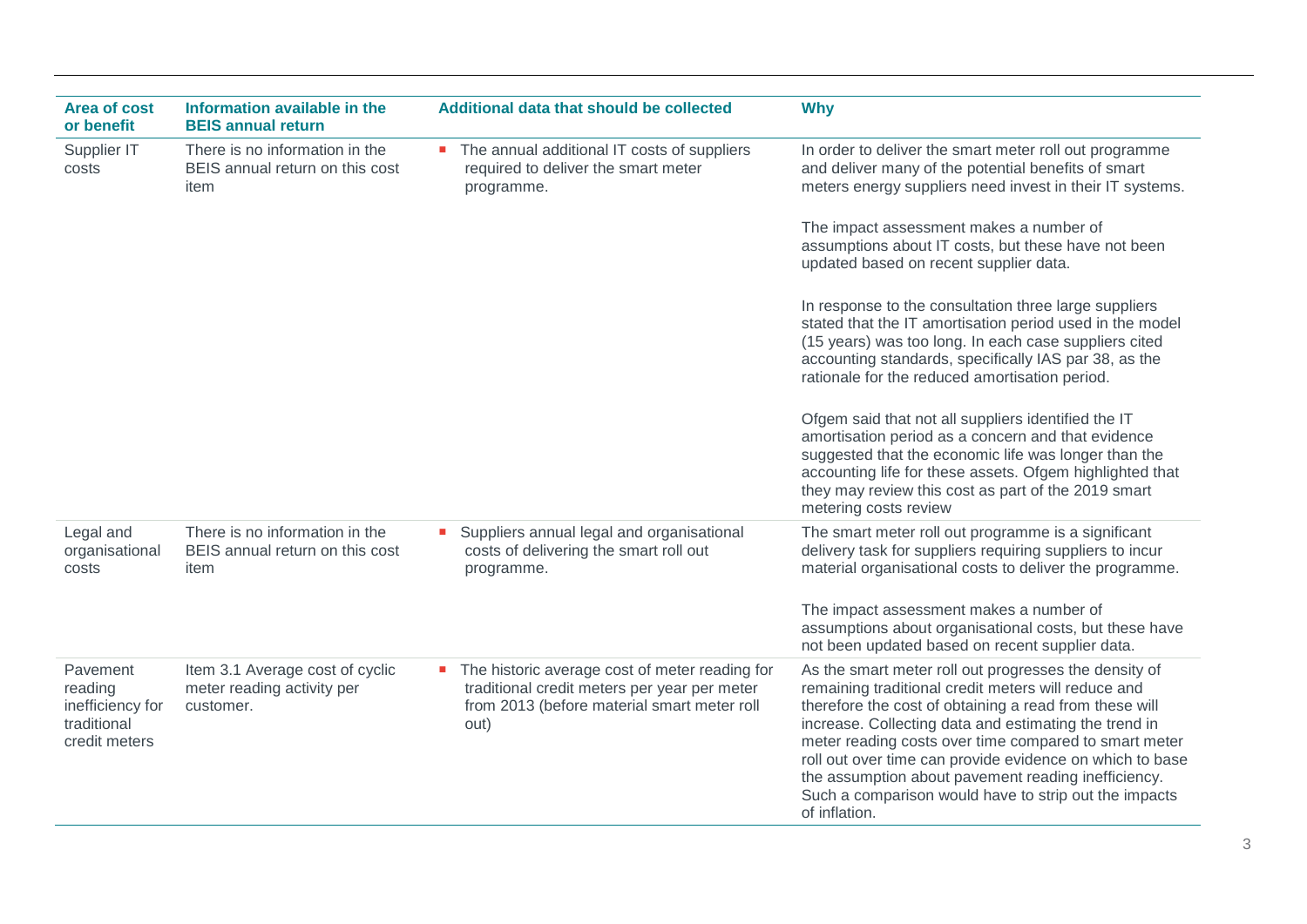| Area of cost<br>or benefit     | Information available in the<br><b>BEIS annual return</b>                 | Additional data that should be collected                                        | <b>Why</b>                                                                                                                                                                                                                                                                                                                                                                                                                                                                                                                                                                                                                                                                                                                                                                                                                                                                                                                         |
|--------------------------------|---------------------------------------------------------------------------|---------------------------------------------------------------------------------|------------------------------------------------------------------------------------------------------------------------------------------------------------------------------------------------------------------------------------------------------------------------------------------------------------------------------------------------------------------------------------------------------------------------------------------------------------------------------------------------------------------------------------------------------------------------------------------------------------------------------------------------------------------------------------------------------------------------------------------------------------------------------------------------------------------------------------------------------------------------------------------------------------------------------------|
| Supplier<br>marketing<br>costs | There is no information in the<br>BEIS annual return on this cost<br>item | The average marketing costs incurred by<br>suppliers per smart meter installed. | The smart meter policy framework is one in which<br>customers have to actively "opt in" to agree to take a<br>smart meter. Customer engagement is therefore a<br>crucial part of the process to get a customer to agree to<br>take a smart meter and then to ensure that they can<br>maximise the benefits from its use. These costs include<br>direct advertising and marketing spend as well as the<br>costs of outbound call centres, inbound call centres,<br>letters and direct mails, text messages, email, digital and<br>face to face channels.<br>Not all of this is captured in the installation cost reported<br>in the ASR and therefore the remainder should also be<br>recorded.<br>Three large suppliers told Ofgem that they incurred<br>additional marking costs beyond those captured by the<br>2017 baseline or those covered by SEGB. Ofgem said<br>they consider the current approach sufficiently robust but |
|                                |                                                                           |                                                                                 | the NAO have highlighted that the impact assessment<br>does not adequately capture engagement and direct<br>marketing costs.                                                                                                                                                                                                                                                                                                                                                                                                                                                                                                                                                                                                                                                                                                                                                                                                       |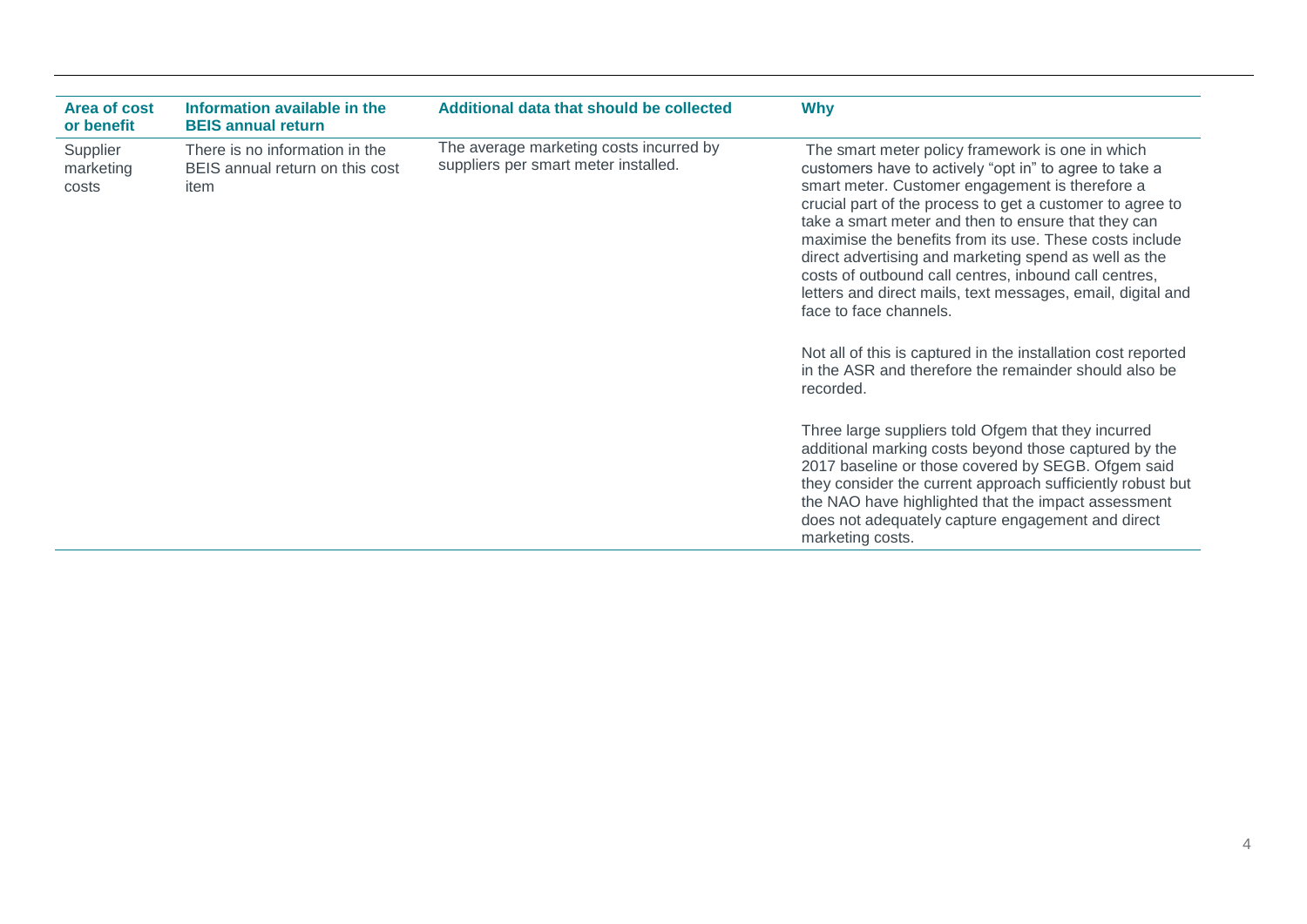| <b>Area of cost</b><br>or benefit | Information available in the<br><b>BEIS annual return</b>                                                                                                                                                                                                                                                                                                                                                                                                                                          | Additional data that should be collected                                                                                                                                                                                                                                                                                                                                                                                                                                                                                                                                                                                                                                                                                                                                                                                                                                                                                                                                                                                                                                                                                                                                                                                                                                                                         | <b>Why</b>                                                                                                                                                                                                                                                                                                                                                                                                                                                                                                                                                                                                                                                                                                                                                                                                                                                                                                                                                                                                                                                                                                                                                                                                                                                                                                                               |
|-----------------------------------|----------------------------------------------------------------------------------------------------------------------------------------------------------------------------------------------------------------------------------------------------------------------------------------------------------------------------------------------------------------------------------------------------------------------------------------------------------------------------------------------------|------------------------------------------------------------------------------------------------------------------------------------------------------------------------------------------------------------------------------------------------------------------------------------------------------------------------------------------------------------------------------------------------------------------------------------------------------------------------------------------------------------------------------------------------------------------------------------------------------------------------------------------------------------------------------------------------------------------------------------------------------------------------------------------------------------------------------------------------------------------------------------------------------------------------------------------------------------------------------------------------------------------------------------------------------------------------------------------------------------------------------------------------------------------------------------------------------------------------------------------------------------------------------------------------------------------|------------------------------------------------------------------------------------------------------------------------------------------------------------------------------------------------------------------------------------------------------------------------------------------------------------------------------------------------------------------------------------------------------------------------------------------------------------------------------------------------------------------------------------------------------------------------------------------------------------------------------------------------------------------------------------------------------------------------------------------------------------------------------------------------------------------------------------------------------------------------------------------------------------------------------------------------------------------------------------------------------------------------------------------------------------------------------------------------------------------------------------------------------------------------------------------------------------------------------------------------------------------------------------------------------------------------------------------|
| Inbound<br>enquires               | 3.6(a) Average cost of inbound<br>contact handling per traditional<br>meter customer per annum (billing<br>enquiries, billing disputes, billing<br>complaints only).<br>3.6(b) Average cost of inbound<br>contact handling per smart meter<br>customer per annum (billing<br>enquiries, billing disputes, billing<br>complaints only)<br>3.6(c)Total number of inbound<br>contacts from smart meter<br>customers<br>3.6(d) Total number of inbound<br>contacts from traditional meter<br>customers | If possible then it would be best to collect the<br>following<br>• The additional cost of inbound calls<br>immediately following smart meter installation<br>per meter for<br><b>Credit Elec</b><br>$\Box$<br>Credit gas<br>$\Box$<br>PP Elec<br>$\Box$<br>PP Gas<br>$\Box$<br>The annual savings on inbound enquires<br>$\mathcal{L}_{\mathcal{A}}$<br>attributable to the use of a smart meter<br><b>Credit Elec</b><br>n.<br>Credit gas<br>$\Box$<br>PP Elec<br>$\Box$<br>PP Gas<br>$\Box$<br>If it is too difficult for suppliers to transform data<br>on call contact rate into financial costs, then just<br>contact data can be collected so show.<br>• The % increase in call contact rate<br>immediately following smart meter installation<br>• The % decrease in customers long term call<br>contact rate attributable to the use of a smart<br>meter<br>Given that the delivery of smart meters has been<br>targeted at customers based on a range of<br>characteristics (consumption levels, debt levels<br>etc.), the sample of smart meter customers is<br>likely to have a different call contact propensity<br>for reasons of sample selection rather than smart<br>meter impact. Therefore, suppliers should control<br>for differences in relevant characteristics when<br>reporting savings. | The current data doesn't allow for the estimation of the<br>additional call costs due to higher call rates following<br>install.<br>Three large suppliers highlighted the increase in calls<br>around installations. Ofgem does not believe there is<br>enough evidence suppliers or that the costs can be<br>mitigated.<br>In the most recent impact assessment BEIS still used<br>assumptions for inbound enquires benefits that date<br>from 2011 and do not seem to be informed by the ASR<br>data.<br>Further, even though the ASR template collects data on<br>inbound enquires costs for traditional meter PPM<br>customers and smart meter PPM customers separately,<br>it may not provide sufficient information to assess the<br>impact of smart meters on inbound contact. Smart<br>meters have not been randomly installed in the customer<br>population. Instead they have been targeted at<br>customers and customers have accepted smart meters<br>in a way that means that the characteristics of the group<br>of customers with smart meters is likely to differ from the<br>characteristics of the group of customers that have yet to<br>receive a smart meter.<br>Therefore, the causal impact of smart meters must be<br>estimated rather than just the difference in the observed<br>cost to serve the two groups. |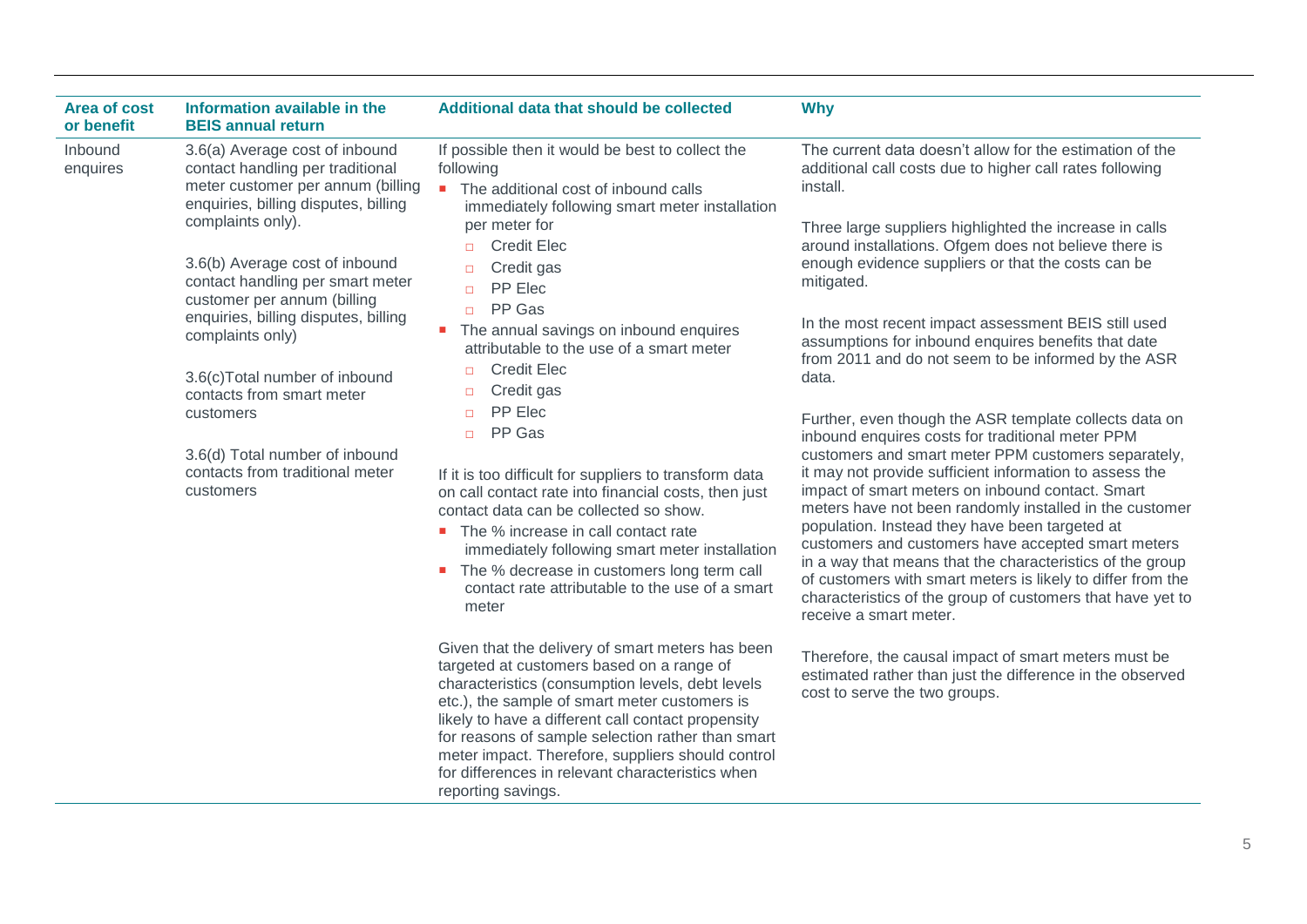| Area of cost<br>or benefit              | Information available in the<br><b>BEIS annual return</b>                                                                                                                 | Additional data that should be collected                                                                      | <b>Why</b>                                                                                                                                                                                                                                                                                                                                                                                          |
|-----------------------------------------|---------------------------------------------------------------------------------------------------------------------------------------------------------------------------|---------------------------------------------------------------------------------------------------------------|-----------------------------------------------------------------------------------------------------------------------------------------------------------------------------------------------------------------------------------------------------------------------------------------------------------------------------------------------------------------------------------------------------|
| Net impact of<br>avoided site<br>visits | Item 3.1 Average cost of cyclic<br>meter reading activity per<br>customer.                                                                                                | Average cost of a safety visit per smart meter<br>per year (aka 'a regular safety inspection' in<br>the CBA). | Three large suppliers indicated that Ofgem's model<br>overestimates the benefits from avoided meter reads.<br>Ofgem have cited the lack of evidence to support this.<br>The additional data described here would add to the<br>evidence base on costs of site visits. Ofgem noted that<br>this is an area they may review in 2019.                                                                  |
|                                         | Item 3.2(a) Average cost of a non-<br>cyclic meter read                                                                                                                   |                                                                                                               |                                                                                                                                                                                                                                                                                                                                                                                                     |
|                                         | Item 3.2(b) Average cost of non-<br>cyclical safety inspection (aka 'a<br>special safety inspection' in the<br>CBA).                                                      |                                                                                                               | The BEIS template requests data on the total costs of<br>site visits to change/adjust a meter and the number of<br>such visits under a "Workings" section. It is important for<br>suppliers to provide this breakdown as it would not be<br>possible to infer annual costs if only the average figure is<br>reported.                                                                               |
|                                         | Item 3.3 Average cost of a site<br>visit to change or adjust a meter<br>for the purpose of a tariff change<br>(excluding changes by payment<br>mode such as pre-payment). |                                                                                                               | Additionally, whilst smart meters will remove the need to<br>visit consumers' properties to read meters, suppliers will<br>instead need to visit meters to perform dedicated safety<br>inspections, which are currently conducted as part of the<br>regular meter reading process. This represents a new<br>cost that needs to be netted off against the savings from<br>avoiding other site visits |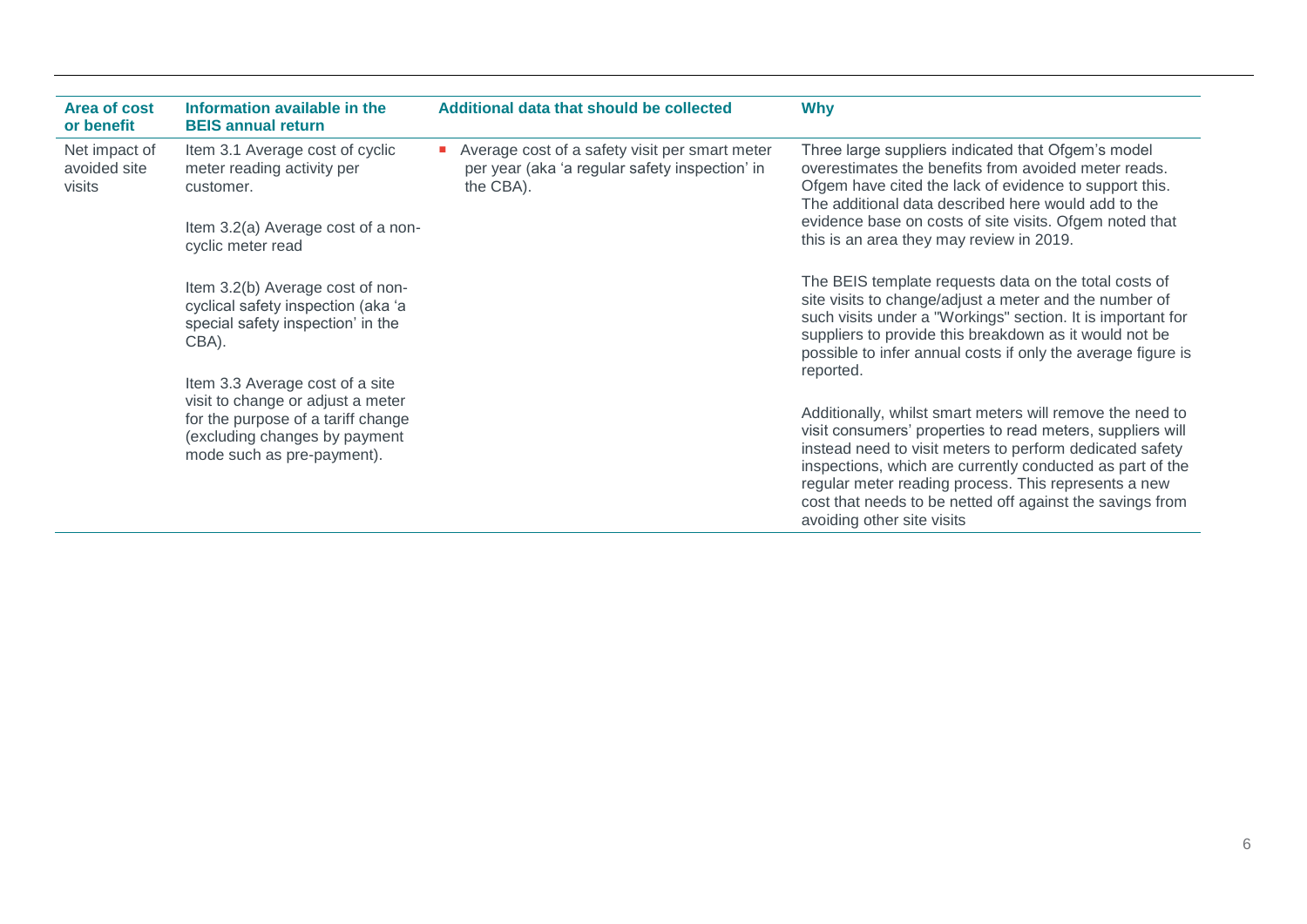| Area of cost<br>or benefit | Information available in the<br><b>BEIS annual return</b>                                                                                                               | Additional data that should be collected                                                                                                                                                                                                                                                                                                                                                    | <b>Why</b>                                                                                                                                                                                                                                                                                                                                                                                                                                                                                                                                                                                                       |
|----------------------------|-------------------------------------------------------------------------------------------------------------------------------------------------------------------------|---------------------------------------------------------------------------------------------------------------------------------------------------------------------------------------------------------------------------------------------------------------------------------------------------------------------------------------------------------------------------------------------|------------------------------------------------------------------------------------------------------------------------------------------------------------------------------------------------------------------------------------------------------------------------------------------------------------------------------------------------------------------------------------------------------------------------------------------------------------------------------------------------------------------------------------------------------------------------------------------------------------------|
| Debt<br>management         | Item 3.7 Average cost per<br>traditional meter customer<br>incurred in recovering debt.<br>Item 3.8 Average cost of debt<br>write off per traditional meter<br>customer | Average annual savings in debt management<br>costs for smart electricity customers<br>Average annual savings in debt management<br>costs for smart gas customers<br>These can be estimated by comparing the debt<br>management costs of traditional meter<br>customers to smart meter customers whilst<br>controlling for differences in the characteristics of<br>the two customer groups. | Smart meters should reduce debt management costs by<br>providing accurate and timely information to customers<br>and allowing them to more easily be switched to<br>prepayment plans. However, smart meters will not<br>eliminate these costs and the BEIS annual return only<br>collects estimates of debt management costs for<br>traditional meter customers which are not split by fuel.<br>This means that to calculate the debt management<br>benefits of smart meters it is necessary to combine the<br>ASR data with assumptions of how much of these costs<br>is saved when smart meters are installed. |
|                            |                                                                                                                                                                         |                                                                                                                                                                                                                                                                                                                                                                                             | BEIS is currently assuming a value for the savings of<br>£2.20 (2011 prices) per smart meter per year. This has<br>not been updated since 2011.<br>Two suppliers disagreed with Ofgem's estimates of                                                                                                                                                                                                                                                                                                                                                                                                             |
|                            |                                                                                                                                                                         |                                                                                                                                                                                                                                                                                                                                                                                             | benefits. Ofgem note that no evidence has been<br>provided to support an assertion of lower debt<br>management benefits.                                                                                                                                                                                                                                                                                                                                                                                                                                                                                         |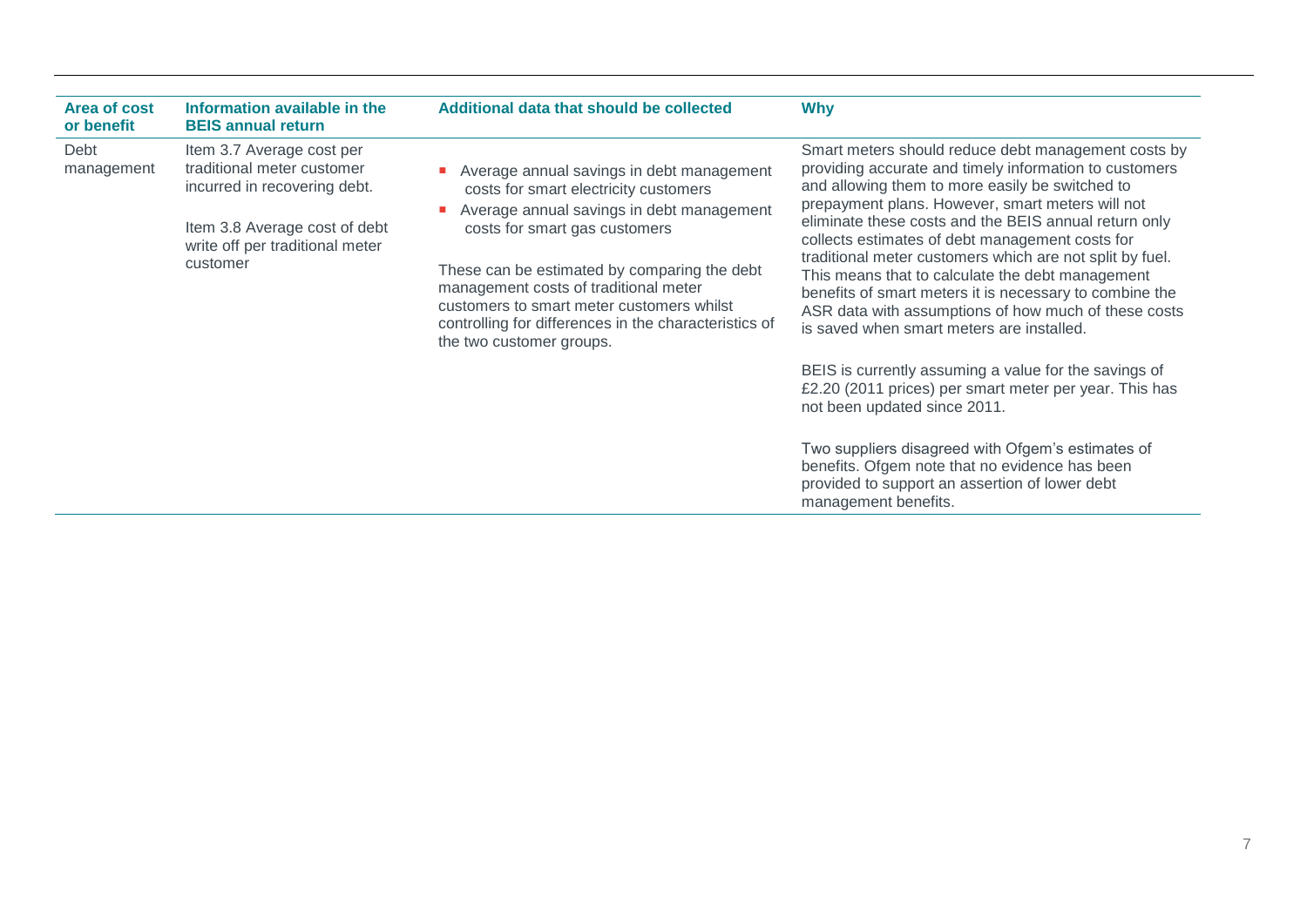| Area of cost<br>or benefit                  | Information available in the<br><b>BEIS annual return</b>                                                                                                                                                                                   | Additional data that should be collected                                                                                                                                                                                                                                                  | <b>Why</b>                                                                                                                                                                                                                                                                                                                                                                                                                                                                                                                                                                                                                                                                                                                                                                         |
|---------------------------------------------|---------------------------------------------------------------------------------------------------------------------------------------------------------------------------------------------------------------------------------------------|-------------------------------------------------------------------------------------------------------------------------------------------------------------------------------------------------------------------------------------------------------------------------------------------|------------------------------------------------------------------------------------------------------------------------------------------------------------------------------------------------------------------------------------------------------------------------------------------------------------------------------------------------------------------------------------------------------------------------------------------------------------------------------------------------------------------------------------------------------------------------------------------------------------------------------------------------------------------------------------------------------------------------------------------------------------------------------------|
| Reduction in<br>prepayment<br>cost to serve | Item 3.9(a) Average cost to serve<br>per PP meter (traditional) - Gas<br>Item 3.9(a) Average cost to serve<br>per PP meter (traditional) - Elec                                                                                             | Average cost of an electricity PP meter<br>exchange<br>Average cost of a gas PP meter exchange<br>Number of electricity PP meter exchanges per<br>year                                                                                                                                    | Smart meters can be remotely configured to operate in<br>either credit or prepayment mode using the same<br>infrastructure. This means that the cost to serve for PP<br>meter customers can be reduced on both an ongoing<br>basis and by avoiding the need for meter replacements.                                                                                                                                                                                                                                                                                                                                                                                                                                                                                                |
|                                             | Item 3.9(b) Average cost to serve<br>per smart meter operated in<br>prepayment mode - Gas<br>Item 3.9(b) Average cost to serve<br>per smart meter operated in<br>prepayment mode - Elec<br>Item 3.10 Average cost of a PP<br>meter exchange | Number of gas PP meter exchanges per year<br>The savings in cost to serve for smart PPM<br>electricity customers attributable to the<br>installation of a smart meter<br>The savings in cost to serve for smart PPM<br>gas customers attributable to the installation<br>of a smart meter | The most recent ASR template does not explicitly collect<br>volume data on the number of PP meter exchanges or<br>differentiate between the cost of a gas and electricity<br>meter exchange. However, it is possible that some<br>suppliers may report this information under "Workings"<br>but it would be useful if this information was explicitly<br>requested. Without an understanding of how often<br>traditional credit meters are exchanged for PP meters it<br>is not possible to calculate the cost savings from the use<br>of a smart meter. It is also important to note that data for<br>2018 and afterwards may not be very informative for this<br>because, during this period, suppliers began replacing<br>credit meters with smart meters instead of PP meters. |

Further, even though the ASR template collects data on the costs to serve traditional meter PPM customers and smart meter PPM customers separately, it may not provide sufficient information to assess the impact of smart meters on cost to serve. Smart meters have not been randomly installed in the customer population. Instead they have been targeted at customers and customers have accepted smart meters in a way that means that the characteristics of the group of customers with smart meters is likely to differ from the characteristics of the group of customers that have yet to receive a smart meter.

Therefore, the causal impact of smart meters must be estimated rather than just the difference in the observed cost to serve the two groups.